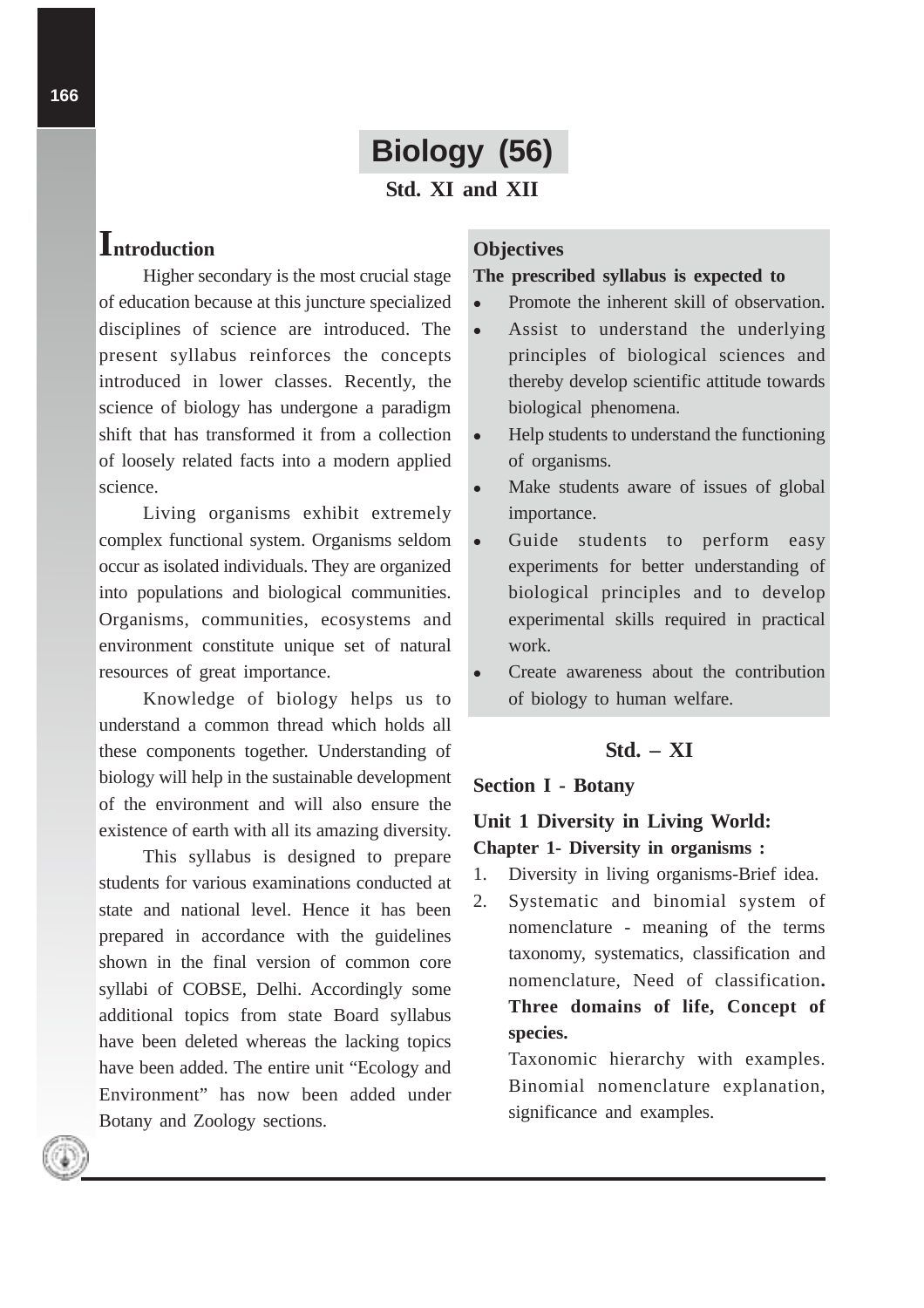- 3. Classification of living organisms (five Kingdom classification) – Major groups and principles of classification for each Kingdom with examples.
- 4. Lichens Meaning, characters, examples and importance.
- 5. Viruses and viroids Definitions, characters, types with examples, Economic importance and list of viral diseases.

### **Chapter 2 - Kingdom Plantae :**

- 1. Salient features of major plant groups Algae, Bryophyta, Pteridophyta, Gymnosperms and Angiosperms (Dicotyledons and Monocotyledons). Three to five salient features and two examples of each category.
- 2. Botanical gardens and herbaria Meaning, importance and list of gardens and herbaria in India.

# **Unit 2 Structure and function of cell : Chapter 3 - Biochemistry of cell :**

- 1. Basic chemical constituents of living bodies.
- 2. Structure and function of carbohydrates, proteins, lipids and nucleic acids in brief.
- 3. Enzymes Definition, **Types,** general properties**, Enzyme action** and factors affecting enzyme activity in brief.

### **Chapter 4 Cell Division :**

- 1. Cell cycle
- 2. Mitosis
- 3. Meiosis

# **Unit 3 Structural organization in plants Chapter 5 - Morphology of Plants :**

- 1. Morphology, anatomy and functions of different parts - Root, stem, leaf, inflorescence, flower, fruit and seed. **(To be dealt along with the relevant practicals of the practical syllabus)**
- 2. Plant tissues.

### **Unit 4 Plant Physiology**

**Chapter 6 - Plant Water Relations and Mineral Nutrition :**

1. Movement of water, food, nutrients and gases - Absorption of water and minerals,**Apoplast and Symplast Pathways.** Active and passive absorption in brief.

### **2. Guttation**

Ascent of sap, **root pressure concept** and cohesion - tension theory.

Translocation of sugars **through phloem** brief account.

Transpiration – structure of stomata, mechanism **of opening and closing of stomata, Role of K+ ions**

3. Role of water and minerals macronutrients and micronutrients and their role. **Mineral deficiency symptoms, Mineral toxicity, Elementary idea of Hydroponics, Nitrogen Metabolism (nitrogen cycle, biological nitrogen fixation)**

**Chapter 7 - Plant Growth and Development: Seed dormancy**

Germination - Hypogeal, epigeal and viviparous.

Definition and characteristics of growth.

Phases of growth, **Conditions of growth, Differentiation, de- differentiation, redifferentiation**

Sequence of developmental process in a plant cell

Growth regulators - auxins, gibberellins, cytokinines, ethylene and abscissic acid (role in brief) Photoperiodism, **Photomorphogenesis including brief account of Phytochromes (Elementary idea)**

Vernalization.

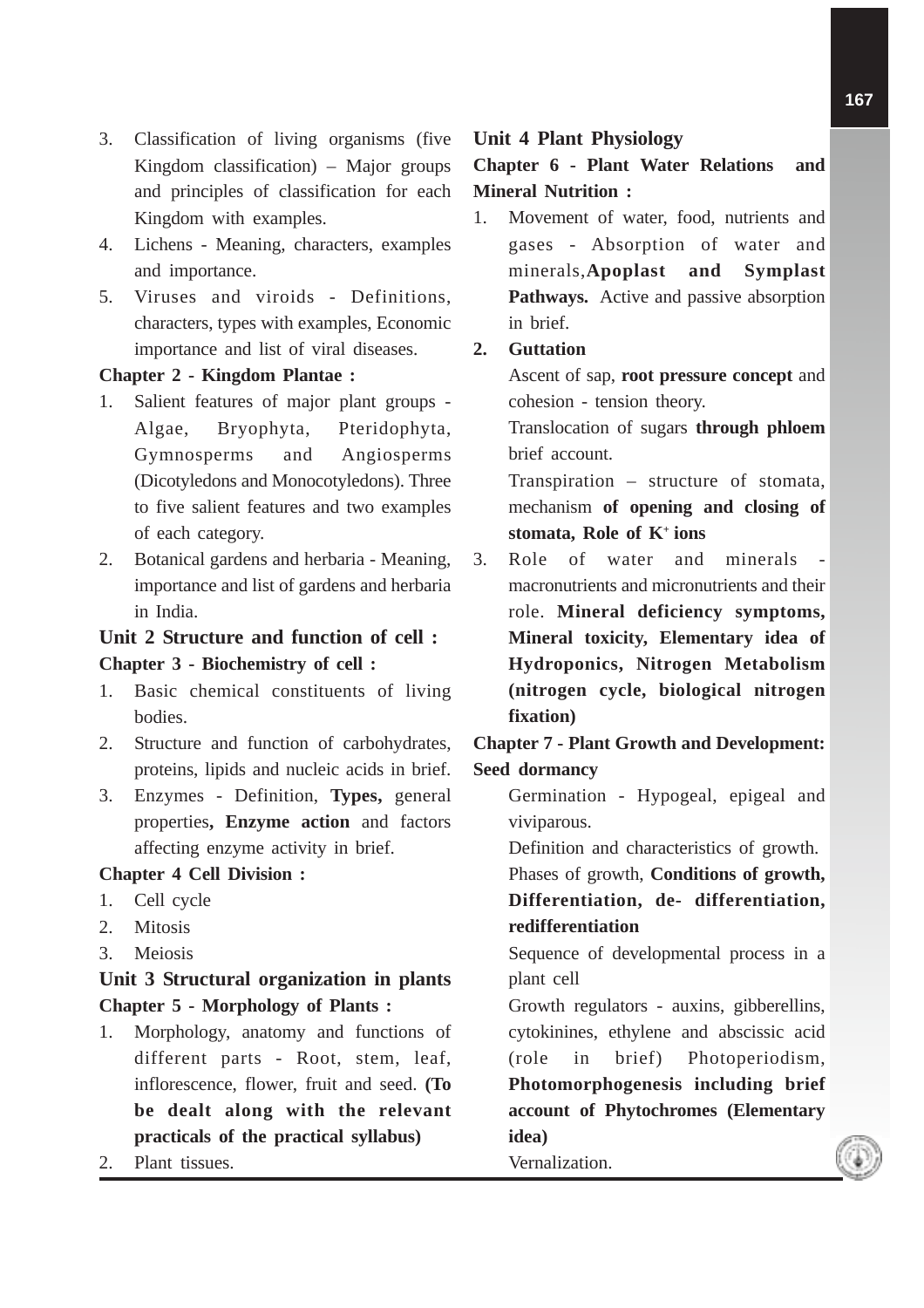# **Std. - XI**

# **Section II – Zoology Unit 1 Diversity in Living World Chapter 8 - Kingdom Animalia**

1. Salient features of major phyla under kingdom Animalia. Classification of following phyla with three to five salient features and two examples of each category: Porifera, co elenterata ctenophora, Platyhelminthes, Nemathelminthes, Annelida, Arthropoda, Mollusca, Echinodermata and Hemichordata.

Classification of phylum chordata upto class level with three to five salient features and two examples of each category: Urochordata, Cephalochordata, Cyclostomata, Chondrichthyes, Osteichthyes, Amphibia, Reptilia, Aves and Mammalia.

2. Zoological parks and Museums - General idea with list.

# **Unit 2 Structure and function of cell Chapter 9 - Organization of Cell**

- 1. Cell theory brief account
- 2. Prokaryotic and eukaryotic cell structure and examples.
- 3. Plant cell and animal cell.
- 4. Nuclear organization Nucleus, nucleolus and nucleoplasm.
- 5. Cell wall and cell membrane (fluid mosaic model).
- 6. Cell organelles: Plastids, Mitochondria, Golgi complex, Lysosomes, Endoplasmic reticulum, Vacuoles, Ribosome and Centrioles **(ultrstructure and functions).** Microbodies, cytoskeleton, cilia and flagella.

# **Unit 3 Structural organization in Animals:**

### **Chapter 10- Study of Animal Tissues :**

- **1. Animal tissues types**
	- a) Epithelial tissues simple epithelium (squamous, cuboidal, columnar, Ciliated, glandular). - compound epithelium (stratified).
	- b) Connective tissue (Areolar, Adipose, Tendons, Ligaments, Cartilage and Bone).
	- c) Muscular tissue (Smooth, striated and cardiac).
	- d) Nervous tissue (Neurons, glial cells and types of neurons).

### **Chapter 11- Study of Animal Type**

1. Morphology, anatomy and functions of digestive, **circulatory, respiratory,** nervous, **and reproductive** systems of cockroach **(Brief account only)**

### **Unit 4 Human Physiology**

### **Chapter 12- Human Nutrition**

- i) Digestive system in brief
- ii) Physiology of digestion, **gastrointestinal hormones, Peristalsis. Calorific value of proteins, carbohydrates and fats**
- iii) Absorption, assimilation **and egestion**
- iv) Nutritional and digestive disorders PEM, indigestion, constipation, Jaundice, **vomiting and diarrhoea**

### **Chapter 13- Human Respiration**

### **Respiratory organs in animals (Recall only)**

- i) Respiratory system in brief
- ii) Breathing- inspiration and expiration.
- iii) Exchange of gases, transport of CO2 and O2 and tissue respiration. **Regulation of Respiration, Respiratory**

**volumes.**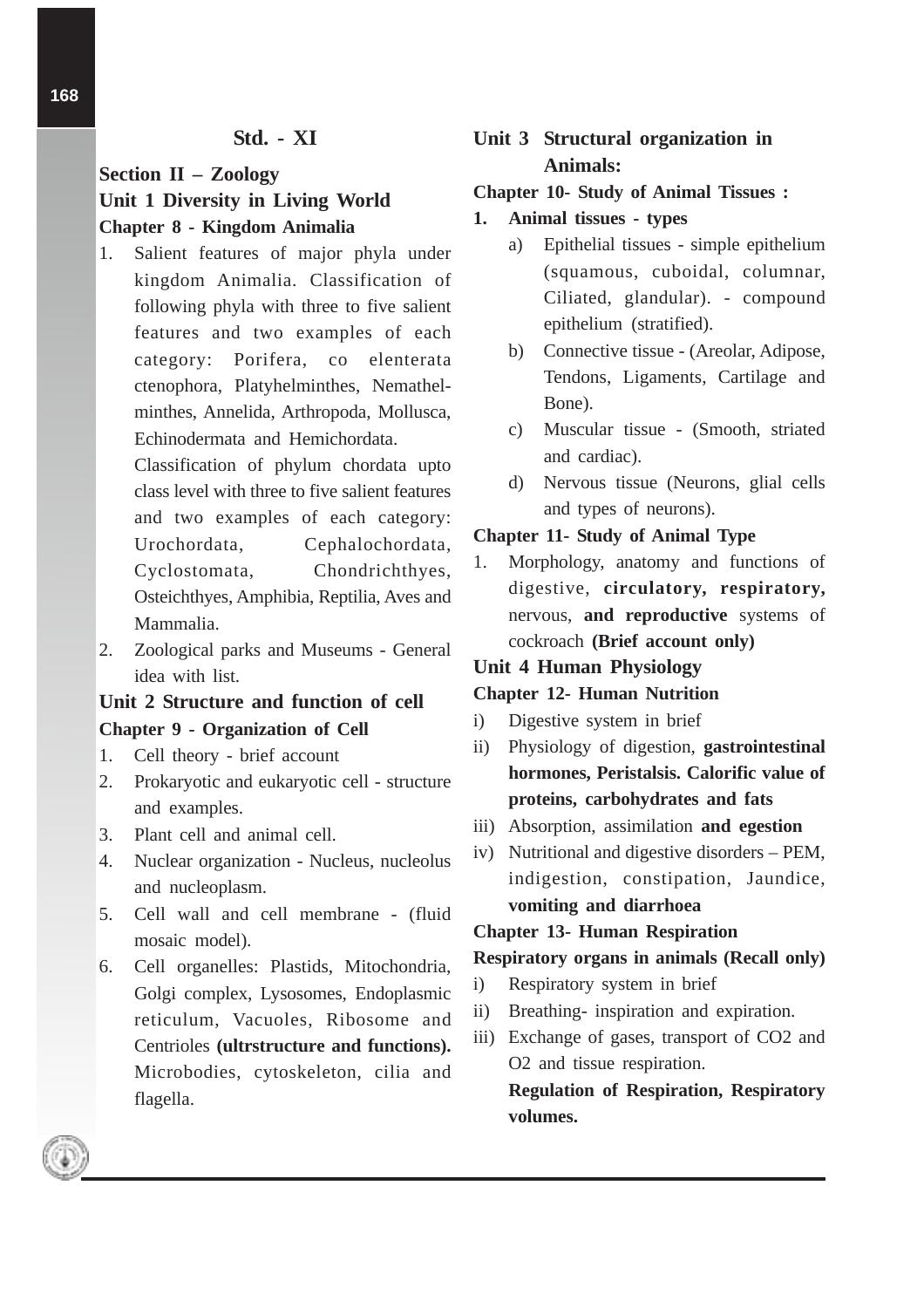iv) Respiratory disorders- Asthma, **Emphysema** and occupational lung diseases.

# **Chapter 14 - Human skeleton and Locomotion:**

Brief account of human skeleton:

- A] Axial Skeleton
- B] Appendicular Skeleton

(Details to be dealt with the relevant practical)

Types of joints - synarthroses, amphiarthroses, and diarthroses.

Types of diarthroses - ball and socket, hinge, condyloid, pivot, saddle and gliding joints.

Types of Movement- Ciliary, Flagellar, Muscular

Mechanism of muscle movement: **Contractile proteins and Muscle contraction.** Skeletal and muscular disorders **– Myasthenia gravis**, Osteoporosis, arthritis, muscular dystrophy tetany and **gout.**

# **Std. XI - Biology Practicals Syllabus**

# **(A) List of experiments:**

- **1**. Study of parts of compound microscope.
- **2. Preparation of T. S. of dicot (sunflower) and monocot roots and stem** to study different plant tissues.
- **3.** Study and describe three locally available flowering plants from the families-Solanaceae, Fabaceae and Liliaceae with respect to types of root-(tap and adventitious), stem (herbaceous and woody), leaf (arrangement, shape, venation, simple and compound) and floral characters.
- **4**. Study of plasmolysis in epidermal peels.
- **5.** Study of osmosis by Potato osmometer
- **6**. Study of structure and distribution of stomata in upper and lower surface of leaf.
- **7**. To test the presence of sugar, starch, proteins and fats from suitable plant and animal materials.
- **8.** To study the digestion of starch by salivary amylase under different conditions of temperature and pH.
- **(B) Study/ Observation of the following (Spotting):**
- **1**. Study of specimens and identification with reasons:

**Bacteria,** *Amoeba, Oscillatoria, Spirogyra, Rhizopus,* yeast, *Agaricus, Usnea, Riccia, Funaria, Nephrolepis*, *Cycas,* sunflower and maize.

- **2**. Comparative study of rates of transpiration in upper and lower surface of leaf.
- **3**. Study of different modifications of root (fusiform root, parasitic root, epiphytic root and pneumatophores).
- **4**. Study of different modifications of stem (stem tuber, runner, and tendril).
- **5**. Study of different modifications of leaf (leaflet and stipular tendril), leaf Spines, phyllode).
- **6.**. Study of imbibition of seeds/raisins.
- **7.** Study and identification of different types of inflorescence.
- **8. Study of tissues and diversity in shapes and sizes of plant and animal cellspalisade cells, guard cells, parenchyma, collenchyma, sclerenchyma, xylem, phloem, squamous epithelium, muscle fibres,** mammalian blood smear**, through temporary or permanent slides.**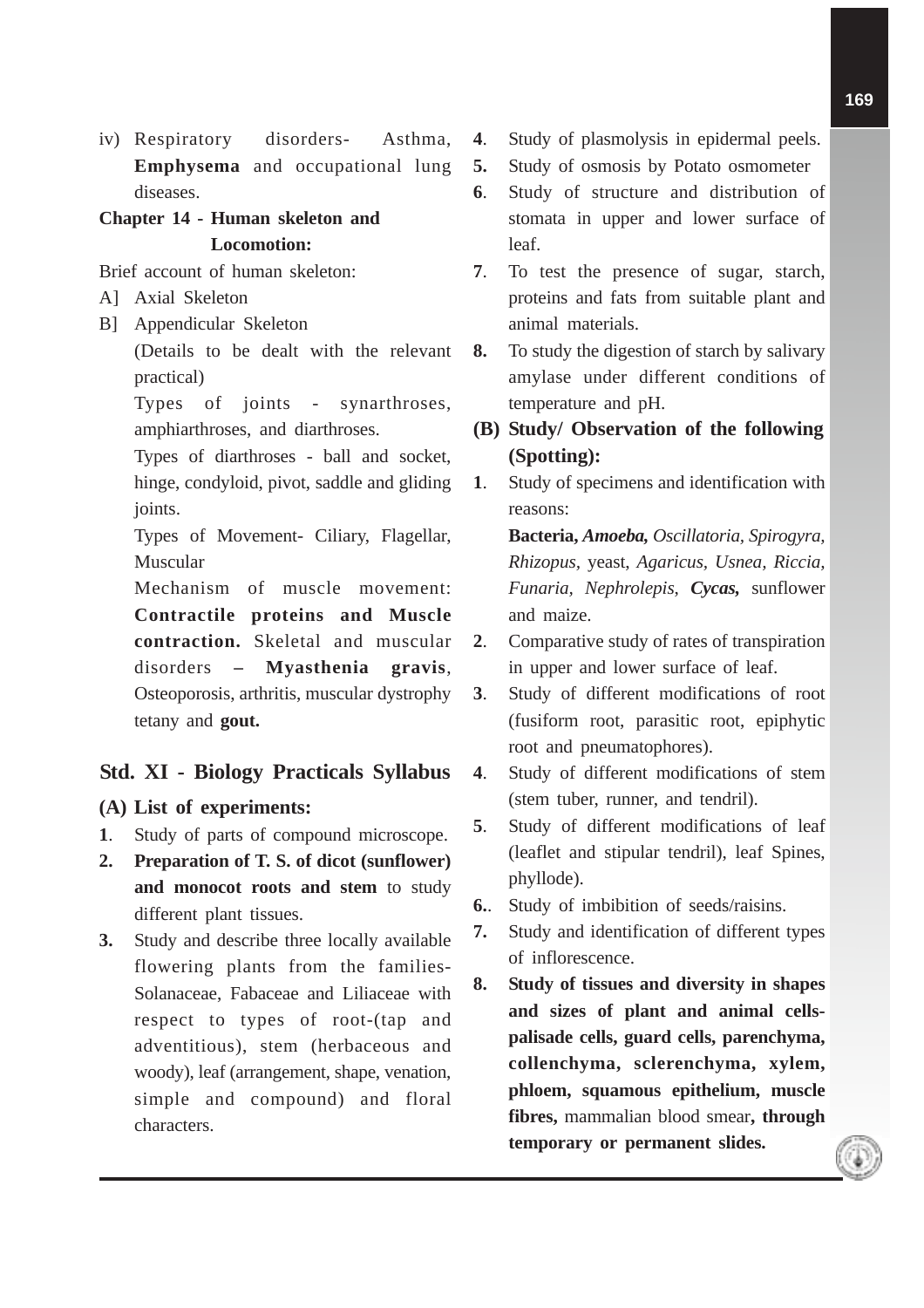- a) Phototropism
- b) Suction due to transpiration.
- c) Apical bud removal
- **10**. Study of specimens and their identification with reasons – *Sycon, Hydra*, Pleurobrachia Liverfluke*, Ascaris*, Leech, Earthworm, **Prawn, Silkworm, Honey bee** , Snail, Star-fish, *Balanoglossus*, Shark, Rohu, Frog, Lizard, Pigeon and Rat.
- **11**. Study of human skeleton (except skull, hand bones and foot bones) and **different types of joints (synovial, cartilaginous and fibrous joints with one suitable example).**
- **12.** Study of external morphology of earthworm, cockroach and frog through models.
- **13. Study of mitosis** in onion root tips and animal cells (**grasshopper)** from permanent slides.

# **Std. - XII Biology**

#### **Section I – BOTANY**

#### **Unit 1: Genetics and Evolution :**

- **Chapter 1 Genetic Basis of Inheritance:** Mendelian inheritance. Deviations from Mendelian ratio (gene interactionincomplete dominance, co-dominance, multiple alleles **and Inheritance of blood groups), Pleiotropy, Elementary idea of polygenic inheritance.**
- **Chapter 2 Gene: its nature, expression and regulation:**

Modern concept of gene in brief-cistron, muton and recon. **DNA as genetic**

**material**, structure of DNA as given by Watson and Crick's model, **DNA Packaging**, semi conservative replication of eukaryotic DNA.

RNA: General structure, types and functions.

Protein Synthesis; central dogma, Transcription; Translation-Genetic Code, Gene Expression and Gene Regulation (The *Lac* operon as a typical model of gene regulation).

#### **Unit 2: Biotechnology and its application:**

# **Chapter 3 - Biotechnology: Process and Application :**

Genetic engineering (Recombinant DNA technology):

Transposons, Plasmids, Bacteriophages; Producing Restriction Fragments,

Preparing and cloning a DNA Library, Gene Amplification (PCR).

Application of Biotechnology in Agriculture – BT crops

Biosafety Issues (Biopiracy and patents)

### **Unit 3: Biology and Human Welfare :**

# **Chapter 4 - Enhancement in Food Production**

Plant Breeding

Tissue Culture: Concept of Cellular Totipotency,

Requirements of Tissue Culture (in brief), Callus Culture, Suspension Culture.

Single Cell Protein. **Biofortification.**

**Chapter 5 - Microbes in Human Welfare:** Microbes in Household food processing. Microbes in Industrial Production. Microbes in Sewage Treatment. Microbes in Biogas (energy) Production. Microbes as Biocontrol Agents. Microbes as Biofertilizers.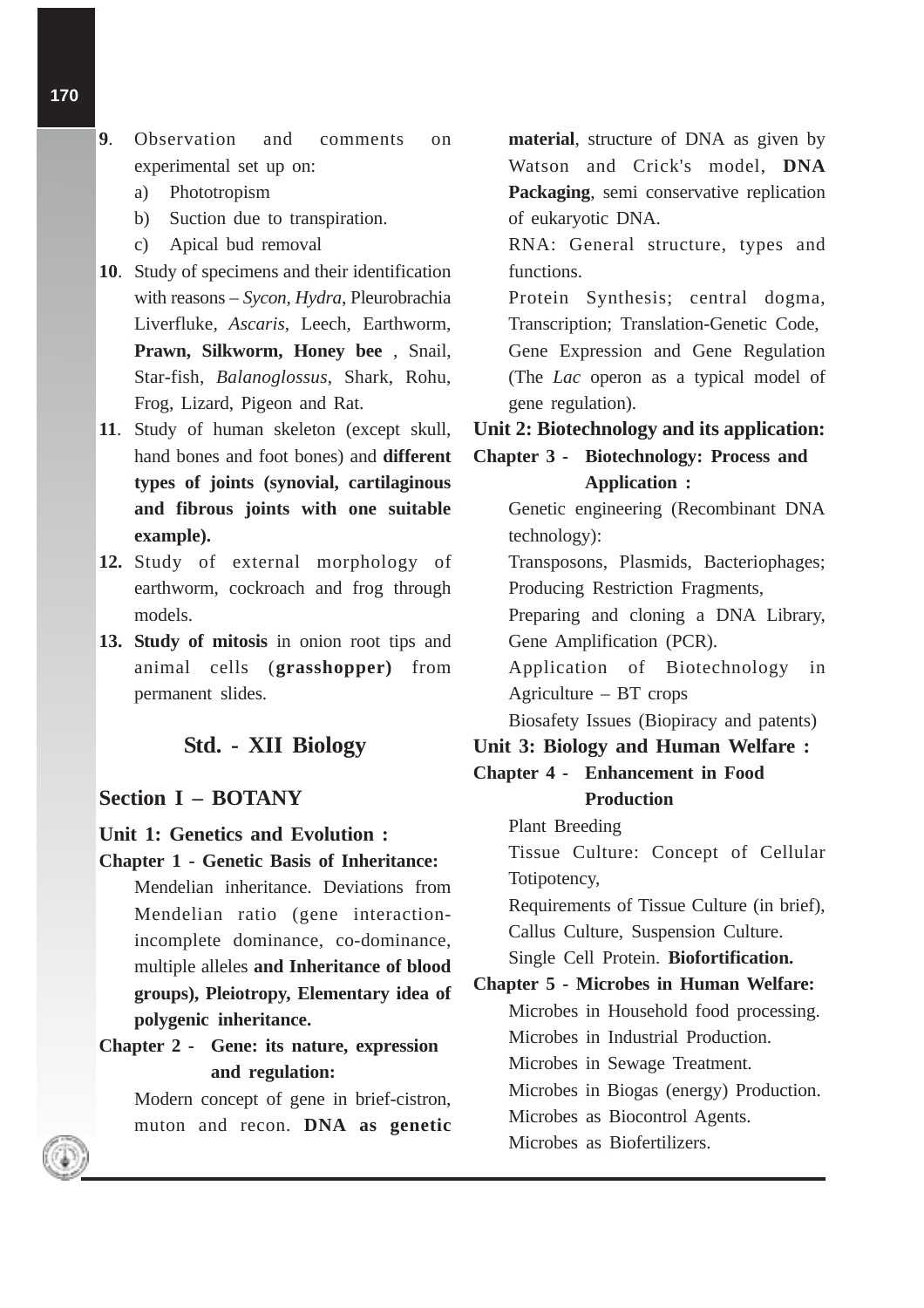### **Unit 4: Plant Physiology :**

#### **Chapter 6 - Photosynthesis**

Autotrophic nutrition

Site of Photosynthesis

Photosynthetic Pigments and their role.

Light-Dependent Reactions (Cyclic and

non-cyclic photophosphorylation)

Light-Independent Reactions (C3 and C4 Pathways)

Chemiosmotic hypothesis, Photorespiration, Factors affecting Photosynthesis. Law of limiting factors.

### **Chapter 7 - Respiration**

ATP as currency of Energy

Mechanism of Aerobic (Glycolysis, **TCA**

**Cycle and Electron Transport System**)

# and Anaerobic Respiration**. Fermentation** Exchange of gases

Amphibolic pathway. Respiratory quotient of Nutrients.

Significance of Respiration.

# **Unit 5: Reproduction in Organisms : Chapter 8 - Reproduction in Plants**

Modes of Reproduction (Asexual and Sexual).

Asexual reproduction; uniparental modesvegetative propagation, micropropagation Sexual Reproduction: **structure of flower**

Development of male gametophyte,

Structure of anatropous ovule.

Development of female Gametophyte.

Pollination: Types and Agencies.

Outbreeding devices; pollen-pistil interaction.

Double Fertilization: Process and Significance.

Post-fertilization changes (development of endosperm and embryo, development of seed and formation of fruit)

Special modes-apomixis, parthenocarpy, polyembryony. Significance of seed and fruit formation.

#### **Unit 6: Ecology and Environment**

**Chapter 9: Organisms and Environment -I : Habitat and Niche**

Ecosystems: Patterns, components, productivity and decomposition, energy flow; pyramids of number, biomass, energy; nutrient cycling (carbon and phosphorous).

Ecological succession, Ecological servicescarbon fixation, pollination, oxygen release. Environmental issues: agrochemicals and their effects, solid waste management, Green house effect and global warming, ozone depletion, deforestation, case studies (any two).

#### **Std. - XII Biology**

### **Section II - ZOOLOGY**

### **Unit 1: Genetics and Evolution :**

**Chapter 10 - Origin and the Evolution of Life :**

> Origin of Life: Early Earth, Spontaneous, assembly of organic compounds,

> Evolution: Darwin's contribution, Modern Synthetic Theory of evolution, Biological Evidences, **Mechanism of evolution; Gene flow and genetic drift;Hardy-Weinberg principle; Adaptive radiation.**

Origin and Evolution of Human being.

### **Chapter 11 - Chromosomal Basis of Inheritance**

The Chromosomal Theory. Chromosomes. Linkage and Crossing Over. Sex-linked Inheritance (Haemophilia and colour blindness).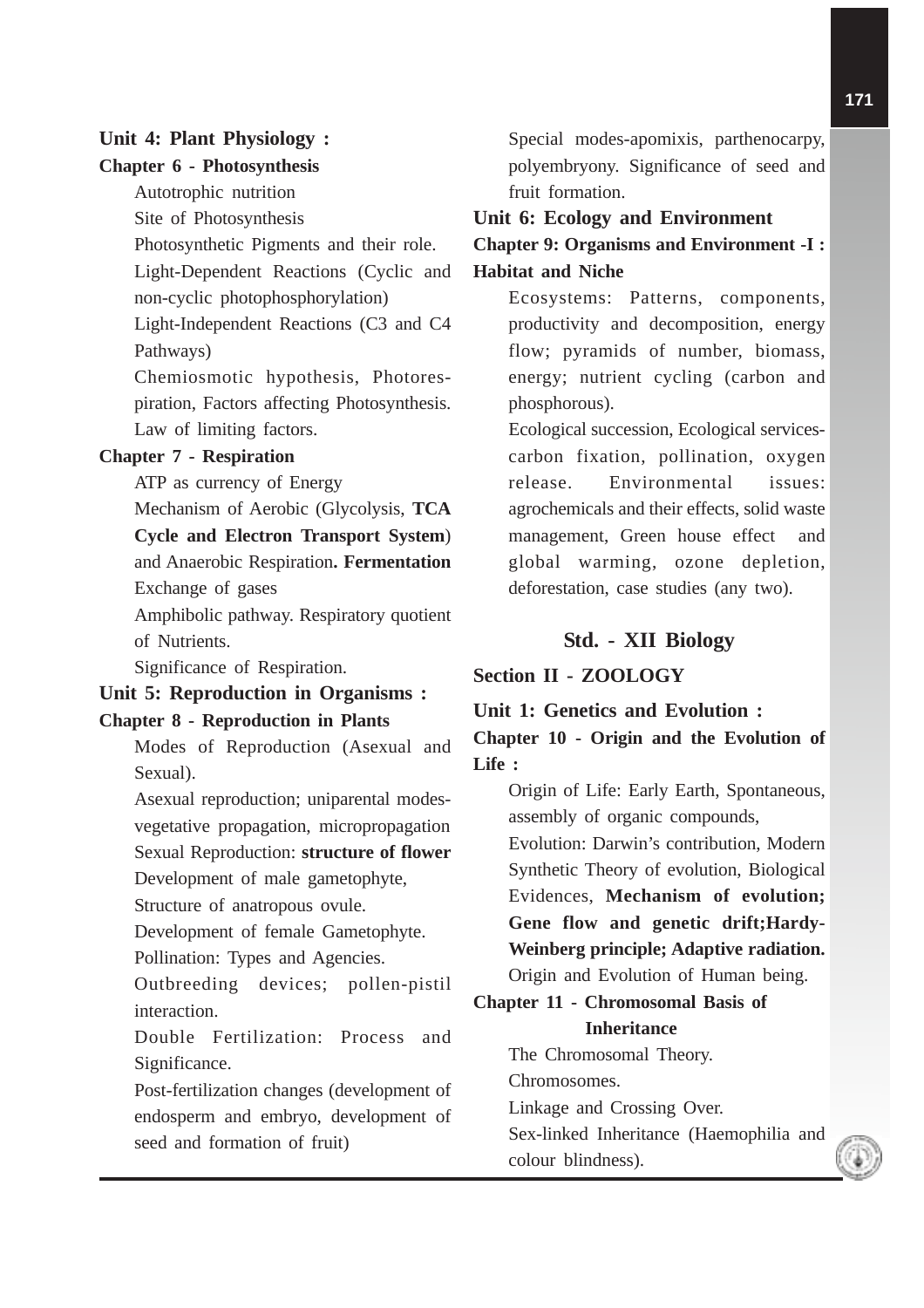Sex Determination in Human being, **birds, honey bee.Mendelian disorders in humans-Thalassemia. Chromosomal disorders in human: Down's syndrome, Turner's syndrome and Klinfelter's syndrome.**

**Unit 2: Biotechnology and its application: Chapter 12- Genetic Engineering and Genomics**

DNA Finger Printing.

Genomics and Human Genome Project. Biotechnological Applications in Health: Human insulin and vaccine production, Gene Therapy. **Transgenic animals.**

**Unit 3: Biology and Human Welfare**

#### **Chapter 13- Human Health and Diseases**

Concepts of Immunology: Immunity Types, **Vaccines,**

Structure of Antibody, Antigen-Antibody Complex, Antigens on blood cells.

Pathogens and Parasites (Amoebiasis, Malaria, Filariasis, Ascariasis, Typhoid, Pneumonia, Common cold and ring worm). Adolescence, drug and alcohol abuse. Cancer and AIDS.

#### **Chapter 14- Animal Husbandry**

Management of Farms and Farm Animals. Dairy.

Poultry.

Animal Breeding.

Bee-Keeping.

Fisheries.

**Sericulture** 

Lac culture

# **Unit 4: Human Physiology : Chapter 15- Circulation**

Blood composition and coagulation, **Blood groups.**

Structure and pumping action of Heart.

Blood Vessels.

Pulmonary and Systemic Circulation.

Heart beat and Pulse. Rhythmicity of Heart beat. **Cardiac output**, **Regulation of cardiac activity.**

Blood related disorders: Hypertension, coronary artery disease, angina pectoris, and heart failure.

ECG, Lymphatic System (Brief idea): **Composition of lymph and its functions.**

**Chapter 16- Excretion and osmoregulation** Modes of excretion-Ammonotelism, ureotelism, uricotelism.

Excretory System.

Composition and formation of urine.

Role of Kidney in Osmoregulation**. Regulation of kidney function: reninangiotensin, atrial natriuretic factor, ADH and Diabetes inspidus, role of other organs in excretion.**

Disorders**;** Kidney failure, Dialysis, Kidney stone (renal calculi). Transplantation. **Uraemia, nephritis.**

# **Chapter 17- Control and Co-ordination**

Nervous System

Structure and functions of brain and Spinal cord, brief idea about PNS and ANS.

Transmission of nerve impulse.

Reflex action.

Sensory receptors (eye and ear), **Sensory perception, general idea of other sense organs.**

Endocrine System

Endocrine glands

Hormones and their functions

### **Mechanism of hormone action.**

Hormones as messengers and regulators. Hormonal imbalance and diseases: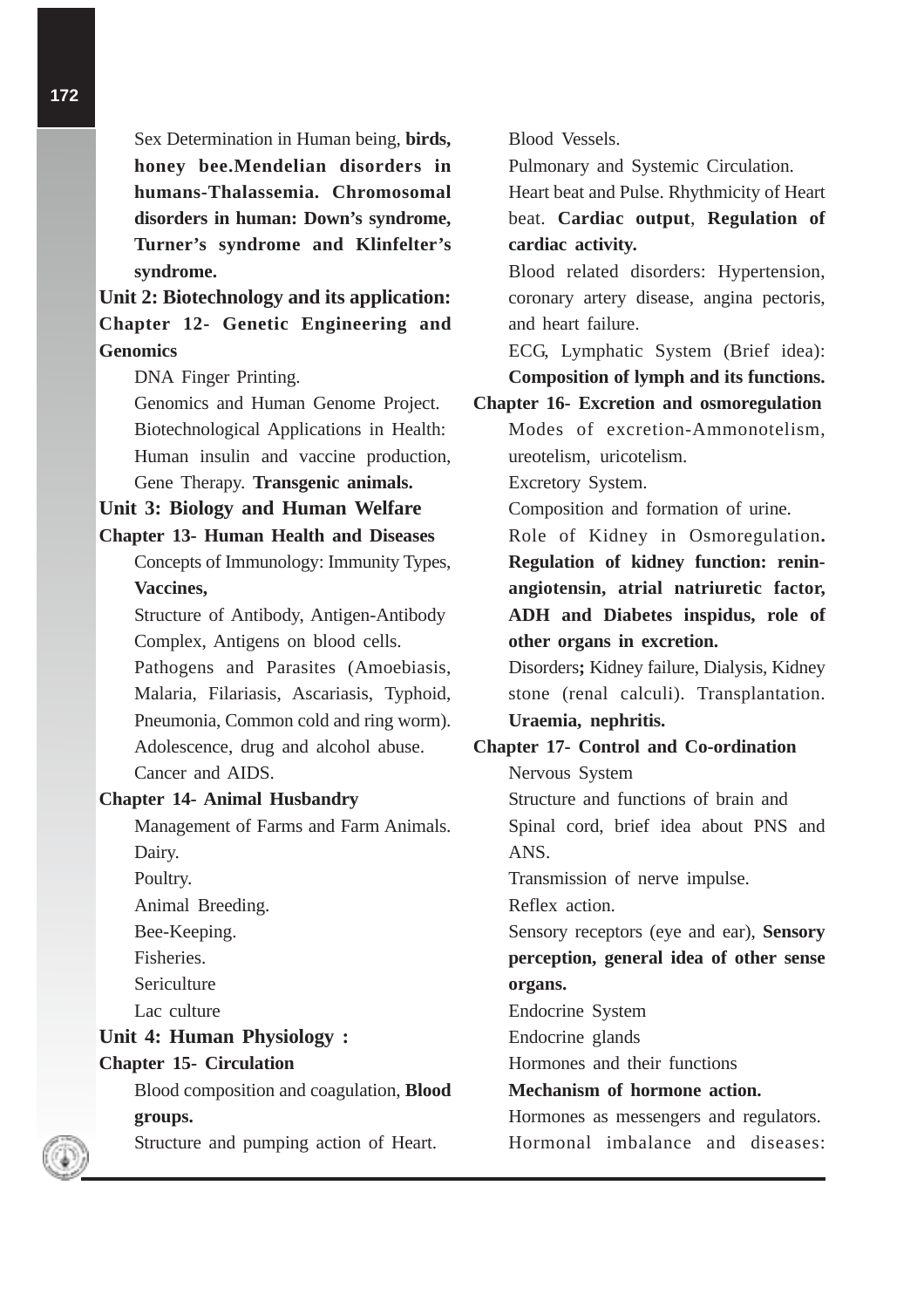**Common disorders (Dwarfism, Acromegaly, cretinism, goiter, exopthalmic goiter, Diabetes mellitus, Addison's disease)**

**Unit 5: Reproduction in Organisms : Chapter 18- Human Reproduction**

> Reproductive system in male and female. Histology of testis and ovary.

Reproductive cycle.

Production of gametes, fertilization, implantation.

Embryo development up to three germinal layers.

Pregnancy, placenta, parturition and **lactation** (Elementary idea).

Reproductive health-birth control,

Contraception and sexually transmitted diseases.**MTP, Amniocentesis; Infertility and assisted reproductive technologies-IVF, ZIFT, GIFT (elementary idea for general awareness).**

**Unit 6: Ecology and Environment : Chapter 19-Organisms and Environment-II :**

> Population and ecological adaptations: population interactions-mutualism, competition, predation, parasitism, population attributes- growth, birth rate and death rate, age distribution.

> Biodiversity and its conservation-Biodiversity- concept, patterns, importance, loss. Threats to and need for biodiversity conservation, Hotspots, endangered organisms,extinction,red data book, biosphere reserves, national parks and sanctuaries. Environmental issues: air pollution and its control, water pollution and its control and radioactive waste management. (Case studies any two)

# **Std. XII**

# **(Upgraded) Biology Practicals Experiments**

- **1**. Dissect the given flower and display different whorls. Dissect anther and ovary to show number of chambers.
- **2**. Study pollen germination on a slide.
- **3**. Collect and study soil from at least two different sites and study them for texture, moisture content, pH and water holding capacity of soil. Correlate with the kinds of plants found in them.
- **4.** Study of plant population density and **frequency** by quadrat method.
- 5. Prepare a temporary mount of onion root tip to study mitosis.
- **6.** Separation of plant pigments by paper chromatography.
- **7** A) To study the rate of respiration in flower buds/leaf tissue and germinating seeds.
	- B) Demonstration of anaerobic respiration.
- **8**. Study the presence of suspended particulate matter in air at the two widely different Sites.
- **9**. Collect water from two different water bodies around you and study them for pH, clarity and presence of any living organisms.
- **10**. To test the presence of urea and sugar in urine.
- **11.** To test the presence of albumin and bile salts in urine.

# **Study/observation of the following (Spotting):**

**1** Study of flowers adapted to pollination by different agencies (wind, insect)